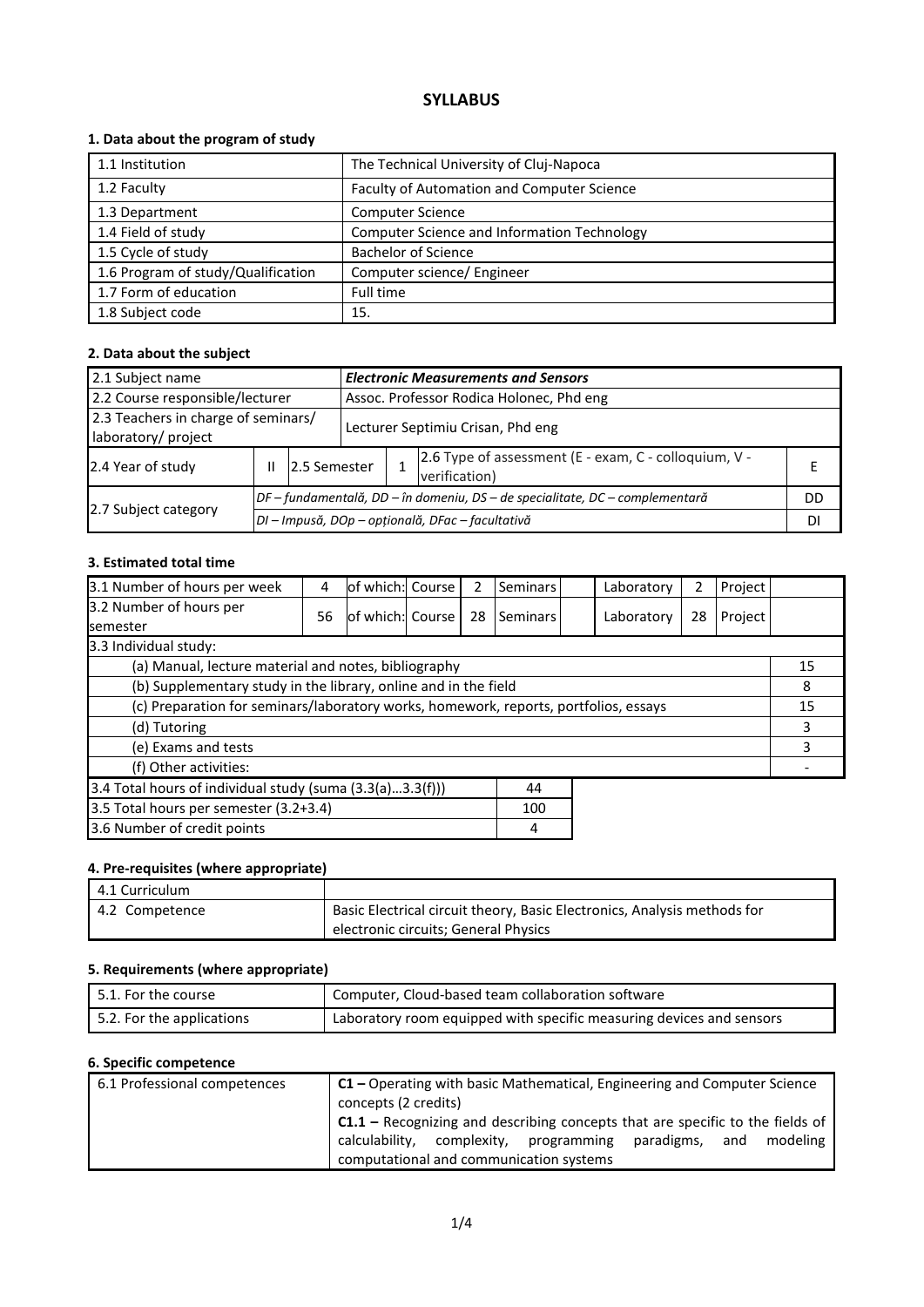|                       | C1.2 – Using specific theories and tools (algorithms, schemes, models,<br>protocols, etc.) for explaining the structure and the functioning of hardware,<br>software and communication systems<br>C1.3 - Building models for various components of computing systems<br><b>C1.4</b> – Formal evaluation of the functional and non-functional characteristics<br>of computing systems<br>$C1.5$ – Providing a theoretical background for the characteristics of the<br>designed systems<br>C2 – Designing hardware, software and communication components (2)<br>credits)<br><b>C2.1</b> – Describing the structure and functioning of computational,<br>communication and software components and systems<br><b>C2.2</b> – Explaining the role, interaction and operation of hardware, software<br>and communication components<br>C2.3 - Construction of hardware and software components of computing<br>systems using design methods, languages, algorithms, data structures,<br>protocols and technologies<br><b>C2.4</b> – Evaluating the functional and non-functional characteristics of the<br>computing systems using specific metrics<br>C2.5 - Implementation of hardware, software and communication<br>components |
|-----------------------|--------------------------------------------------------------------------------------------------------------------------------------------------------------------------------------------------------------------------------------------------------------------------------------------------------------------------------------------------------------------------------------------------------------------------------------------------------------------------------------------------------------------------------------------------------------------------------------------------------------------------------------------------------------------------------------------------------------------------------------------------------------------------------------------------------------------------------------------------------------------------------------------------------------------------------------------------------------------------------------------------------------------------------------------------------------------------------------------------------------------------------------------------------------------------------------------------------------------------------|
| 6.2 Cross competences | N/A                                                                                                                                                                                                                                                                                                                                                                                                                                                                                                                                                                                                                                                                                                                                                                                                                                                                                                                                                                                                                                                                                                                                                                                                                            |

## **7. Discipline objective (as results from the** *key competences gained***)**

| 7. Discipline objective (as results from the key competences guilleu) |                                                                                                                                                                                                                                                                                            |  |  |  |  |
|-----------------------------------------------------------------------|--------------------------------------------------------------------------------------------------------------------------------------------------------------------------------------------------------------------------------------------------------------------------------------------|--|--|--|--|
| 7.1 General objective                                                 | To provide a foundation in important topics of engineering system<br>instrumentation such as: metrology, measurement techniques, electronic<br>measurement devices, sensors principles and applications, virtual<br>instrumentation                                                        |  |  |  |  |
| 7.2 Specific objectives                                               | To provide principle knowledge, practical training and measurement best<br>practice regarding the instrumentation systems<br>To provide knowledge about sensors in order to perform the documentation,<br>implementation, and development of complex equipment and measurement<br>devices. |  |  |  |  |

### **8. Contents**

| 8.1 Lectures                                                                                                                                                                          | Hours          | Teaching methods                                          | <b>Notes</b>                         |
|---------------------------------------------------------------------------------------------------------------------------------------------------------------------------------------|----------------|-----------------------------------------------------------|--------------------------------------|
| Measurement fundamentals. Terms and definitions. The structure<br>of a complex instrumentation system. Sensors                                                                        | 2              |                                                           |                                      |
| Fundamentals of Metrology. Measurement Units. Measurements<br>Standards. Traceability. Measurement terminology. Errors and<br>Uncertainties. The Measuring Instrument Specifications. | $\mathcal{P}$  |                                                           |                                      |
| Random Errors Analysis. Basic Concepts in Probability. Normal<br>Distribution. Central Limit Theorem. The Evaluation of<br>Uncertainties in Measurements                              | $\mathcal{P}$  | Presentation,<br>heuristic<br>conversation,               | The lectures<br>are taught<br>online |
| Meters. Analog Meters-Classifications and Symbols. Types of<br>Analog Instruments. Voltmeters. Ammeters. Wattmeters,<br><b>Ohmmeters</b>                                              | $\mathcal{P}$  | exemplification,<br>problem<br>presentation,              |                                      |
| Measurements with Bridges and Potentiometers. Wheatstone<br>Bridge. Principle. Strain gauge measurement bridges. Types of AC<br>bridges. Potentiometers.                              | $\mathcal{P}$  | teaching exercise,<br>case study, formative<br>evaluation |                                      |
| Amplification in Instrumentation. Operational Amplifiers. Basic<br>circuits. Instrumentation Amplifiers. Current to Voltage,<br>Resistance to Voltage Converters. Bridge Amplifiers.  | $\mathfrak{p}$ |                                                           |                                      |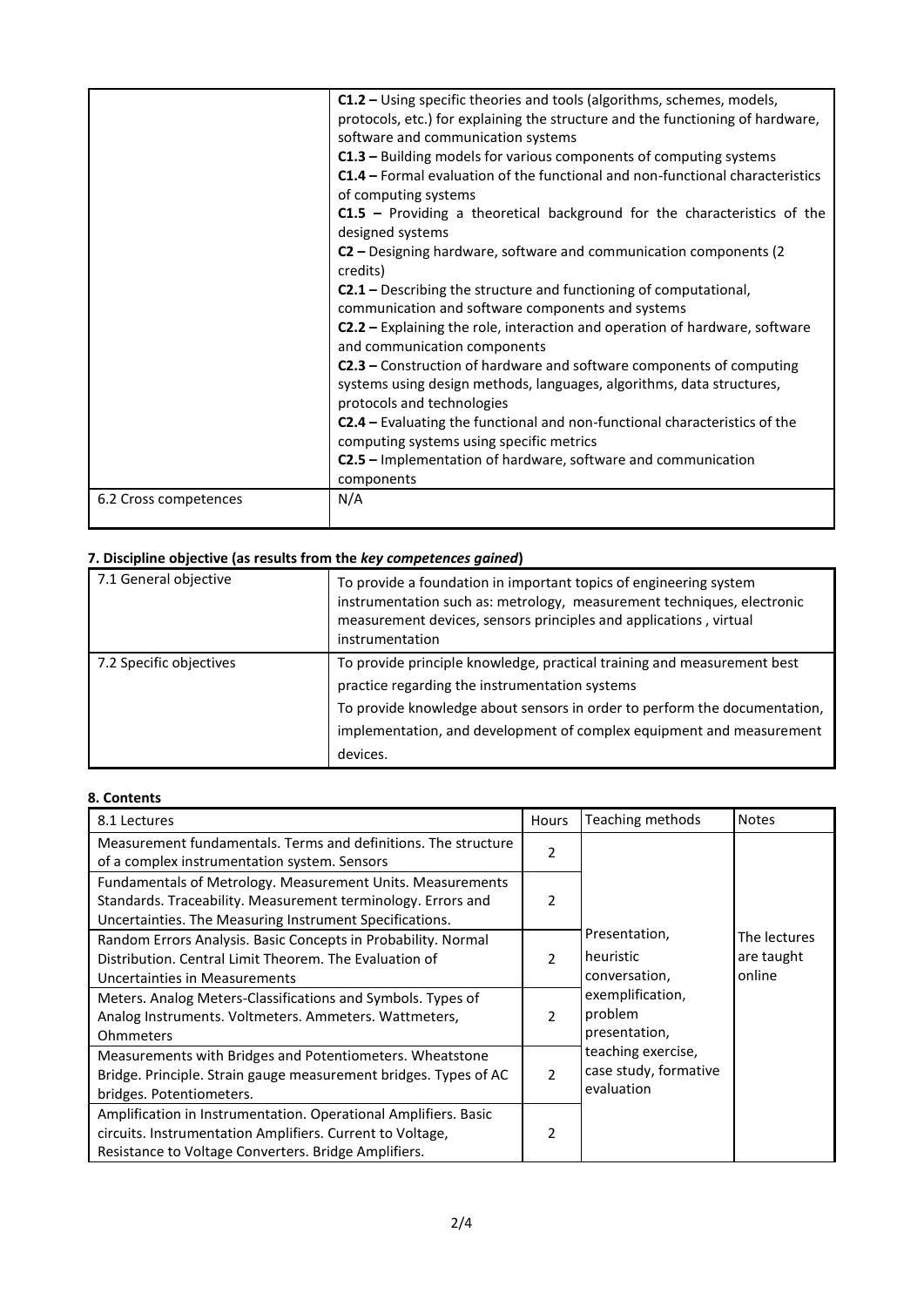| Electronic Voltmeters. DC Electronic Voltmeters. Types of AC     |                          |
|------------------------------------------------------------------|--------------------------|
| Electronic Voltmeters. Lock-in Amplifiers. Principles and        | 2                        |
| Applications                                                     |                          |
| Electronic Counters. Digital measurement of frequency and time   | 2                        |
| Digital Multi-meters (DMM). Computing Measuring Systems. Data    | $\overline{\phantom{a}}$ |
| Acquisition Boards. Sample and Hold Circuits. Nyquist theorem.   |                          |
| Data Acquisition Boards Components. Digital to Analog            | 2                        |
| Converters. Analog to Digital Converters. Virtual Instruments    |                          |
| The Analog and Digital Oscilloscopes                             | 2                        |
| Transducers, Sensors and Actuators. Terminology. Principles and  | 2                        |
| Classifications. Analog and Digital Sensors.                     |                          |
| Analog Sensors. Potentiometers. Variable-Inductance and          | $\overline{\phantom{a}}$ |
| Capacitance Sensors. Temperature sensors.                        |                          |
| Digital sensors. Encoders. Optical Sensors: Fiber-Optic Sensors, | 2                        |
| Light sensors                                                    |                          |

Bibliography

1. Rodica Holonec, Electrical Measurements and Instrumentation, Editura Mediamira, Cluj-Napoca, 2003, 259 p, ISBN 973-9357-42-3

- 2. Todoran, Gh.,Copandean,R; Masurari Electrice si Electronice.Editura Mediamira; Cluj Napoca. 2003. 282p. ISBN 973-9357-61-X.
- 3. Dragomir, N.D., TÂRNOVAN, I.G., Crişan, T.E. Electrical Measurement of Non Electric Quantities. Vol. I. Editura MEDIAMIRA, Cluj-Napoca, România, 2002. ISBN 973-9358-75-6.
- 4. TÂRNOVAN, I. G. Metrologie electrică şi instrumentaţie. Editura MEDIAMIRA, Cluj-Napoca, România, 2003. ISBN 973-9357-39-3.
- 5. Munteanu,R., TÂRNOVAN,I.G., Dragomir,N.D., Popovici,O. Electrotehnică şi convertoare energetice. Editura MEDIAMIRA, Cluj-Napoca, România, 1997.
- 6. <http://users.utcluj.ro/~tarnovan/Electronic%20Measurements%20and%20Sensors.htm>

| 8.2 Applications - Seminars/Laboratory/Project           | Hours                    | Teaching methods | <b>Notes</b> |
|----------------------------------------------------------|--------------------------|------------------|--------------|
| Analog and Digital Measurement Devices                   | 2                        |                  |              |
| Domain Extension of Analog Measurement Instruments       | 2                        |                  |              |
| Single-phased A.C. Circuits Measurements                 | 2                        |                  |              |
| The Wheatstone Bridge                                    | 2                        |                  |              |
| The Oscilloscope. Basics and Measuring Principles        | 2                        |                  |              |
| Virtual Instrumentation: LabView - Basic Operations      | $\overline{\phantom{a}}$ |                  | Experimental |
| Virtual Instrumentation applications                     | 2                        |                  | circuits,    |
| Data Acquisition Systems: Single Sample Acquisition Mode | 2                        |                  |              |
| Data Acquisition Systems. Signal Processing Applications | 2                        | Onsite & online  | Computer     |
| Temperature Measurement                                  | 2                        | applications     | LabView      |
| Level and Flow Measurement                               | $\overline{\phantom{a}}$ |                  | software, NI |
| Displacement Measurement                                 | 2                        |                  | hardware     |
| Angular Speed Measurement                                | $\overline{\phantom{a}}$ |                  |              |
| Final Assessment of Laboratory Reports                   | 2                        |                  |              |

Bibliography

- 1. Rodica Holonec, B. Tebrean, I.G. Tarnovan, Gh. Todoran, Electronic Measurements: Laboratory Manual Editura U.T. PRESS, Cluj-Napoca 2010, ISBN.978-973-662-600
- 2. Munteanu,R., Dragomir,N.D., TÂRNOVAN,I.G., Holonec,Rodica, Bortoş,P. Tehnici de măsurare. Îndrumător de laborator. Atelierul de multiplicare al U.T.C.-N., 1995.

*\* Se vor preciza, după caz: tematica seminariilor, lucrările de laborator, tematica și etapele proiectului.*

### **9. Bridging course contents with the expectations of the representatives of the community, professional associations and employers in the field**

The acquired skills will be required of employees who work in designing or testing of sensors and instrumentation systems.